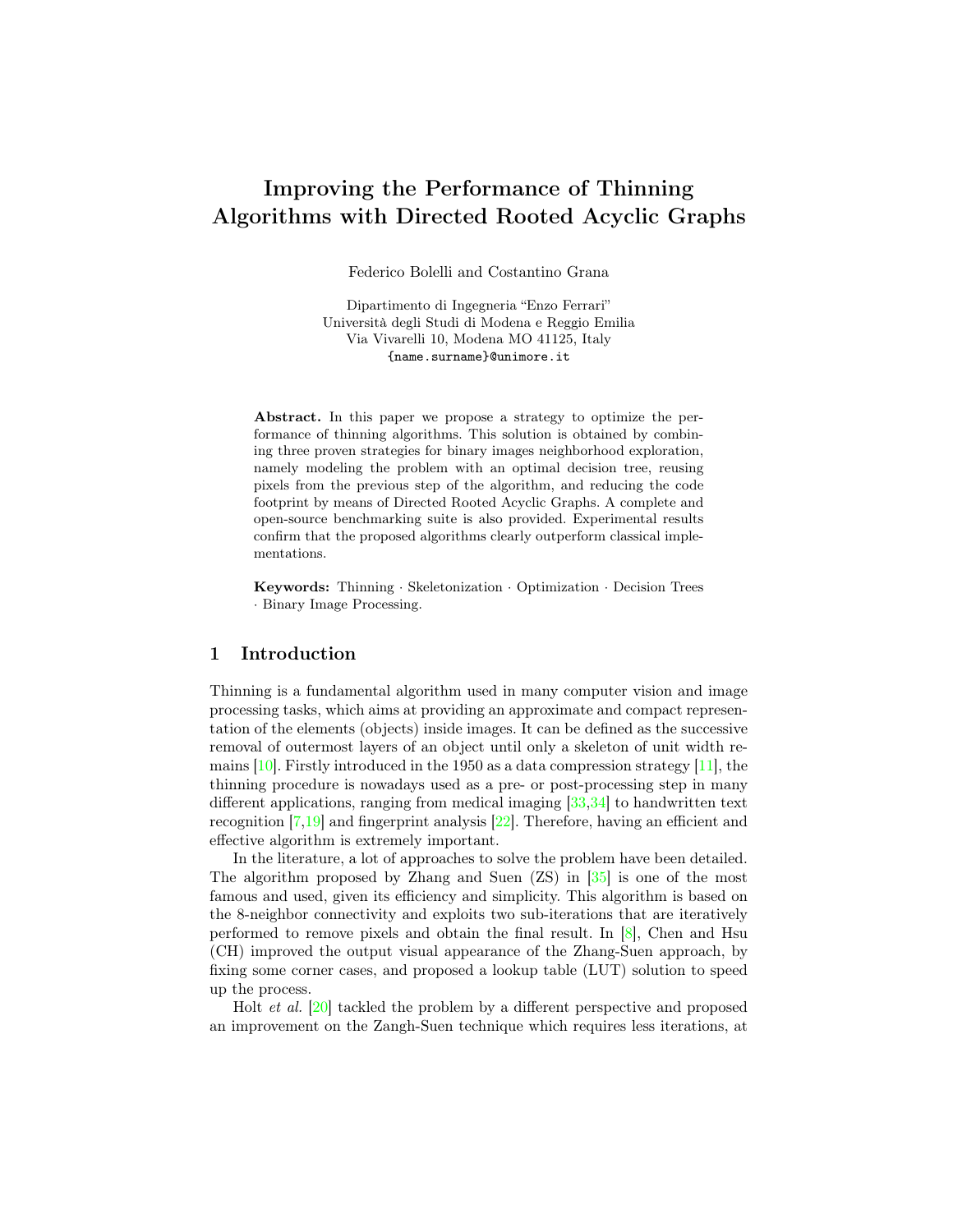| P <sub>9</sub> | ${\sf P}_2$ | ${\sf P}_3$    | $P_9^X$ | $\overline{P_2^X}$ | $P_3^{\overline{X}}$<br>$P_2^{\overline{Y}}$ | $P_3^Y$        |
|----------------|-------------|----------------|---------|--------------------|----------------------------------------------|----------------|
| ${\sf P}_8$    |             | ${\sf P}_4$    | $P_8^X$ | $P_1^X$<br>$P_8^Y$ | $\mathbb{P}_4^X$<br>$P_1^Y$                  | $P_4^{\gamma}$ |
| Ρ,             | ${\sf P}_6$ | Ρ <sub>5</sub> | $P_7^X$ | $P_6^X$<br>$P_7^Y$ | $P_5^X$<br>$P_6^Y$                           | $P_5^Y$        |
| a              |             |                | p       |                    |                                              |                |

<span id="page-1-0"></span>**Fig. 1.** Naming convention for the pixel in the neighborhood of  $P_1$  (a) and their overlap when the mask is shifted for processing the next pixel (b).

the expense of examining a larger neighborhood (from  $3 \times 3$  to  $4 \times 4$ ). Even though the algorithm solves some of the ZS drawbacks, the need to access more pixels makes it slower, especially when implemented on sequential machines [\[16\]](#page-9-5).

The algorithm by Guo and Hall  $[15]$  allows to better cope with  $2 \times 2$  squares and diagonal lines inside images using a set of rules that is very similar to the one proposed by Lü and Wang [\[25\]](#page-9-7).

These solutions have been proposed some decades ago, but are still commonly used [\[22,](#page-9-3)[33](#page-10-0)[,34\]](#page-10-1) and included in many image processing libraries, such as OpenCV [\[27\]](#page-9-8).

Given its intrinsically iterative nature the thinning procedure is expensive and usually very slow, especially when applied on high resolution images. Anyway, a lot of approaches have been proposed to improve performances without affecting the output result. Besides the already mentioned LUT technique, an efficient neighborhood exploration technique based on decision trees has been applied on the ZS algorithm  $[13]$ . The authors experimentally proved that the use of an optimal Decision Tree (DTree) allows to dramatically reduce the number of memory accesses to be performed in order to explore the neighborhood, thus improving the overall performance of the algorithm, even when compared to implementations based on lookup table.

Both of these approaches miss a classical optimization strategy used when working with local neighborhoods: when the scanning mask moves horizontally most of the pixels have already been read in the previous step (Fig. [1\)](#page-1-0), so only the rightmost column needs to be read, and the others can be obtained by just shifting the positions of the previously inspected ones. This optimization approach is typically used with average/box filtering, running median [\[21\]](#page-9-10), and Connected Components Labeling [\[18\]](#page-9-11). A solution for combining this prediction with DTrees was introduced in [\[12\]](#page-9-12).

Moreover, in  $[3,6]$  $[3,6]$ , a novel approach to model decision problems as Directed Rooted Acyclic Graphs (DRAGs) was introduced. Differently from DTrees, in which the same set of conditions required to reach the corresponding leaf may be checked in multiple subtrees, in a DRAG, being it a graph, these could be merged together. Even though this approach does not save any condition check with respect to the use of a DTree, it allows to sensibly reduce the number of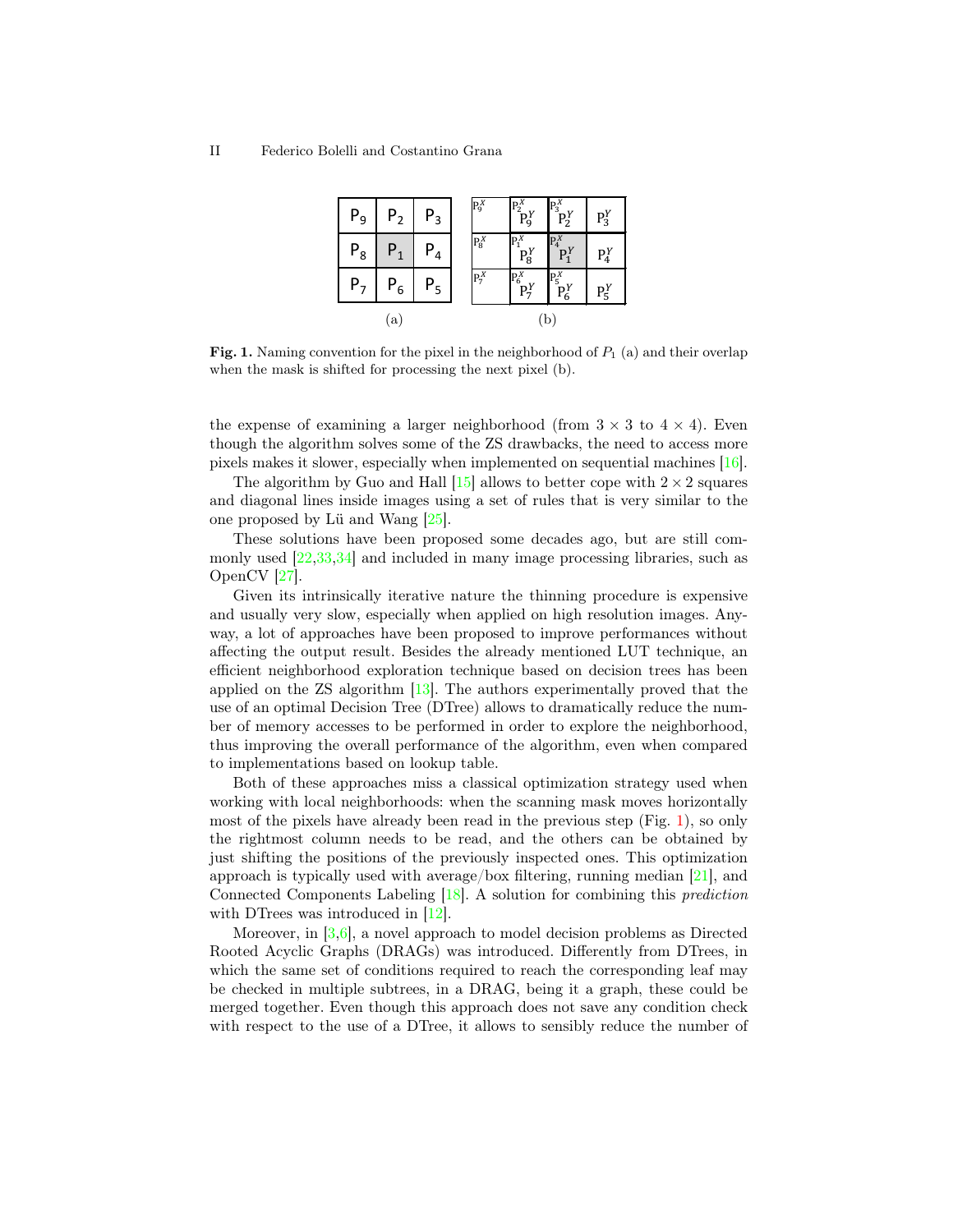<span id="page-2-0"></span>Algorithm 1 Two subiteration thinning algorithm

```
1: function ITERATION(I, O, k)2: O \leftarrow I3: changed \leftarrow false
4: for all p \in \mathcal{L}(I) do
5: if I(p) = 1 then
6: if should remove(I, p, k) then
7: O(p) \leftarrow 08: changed \leftarrow true9: return changed
10: procedure Thinning(I, O)11: repeat
12: changed_0 \leftarrow \text{ITERATION}(I, O, 0)13: changed<sub>1</sub> \leftarrow ITERATION(O, I, 1)
14: until \neg changed_0 \wedge \neg changed_1
```
machine instructions, and thus the impact on instruction cache. Indeed, the code generated from a DRAG will include the same checks only once.

With this paper we extend the DRAG model in order to apply it on stateof-the-art thinning algorithms and improve their performance. Moreover, we apply a solution to include a prediction strategy with DRAGs. To evaluate the effectiveness of our proposals and compare them with existing implementations, an open-source  $C_{++}$  benchmarking system has also been developed. The source code of the benchmark, as well as the proposed algorithms, is available in [\[31\]](#page-10-3).

# 2 Thinning Algorithms

Many thinning algorithms belong to the class of parallel thinning algorithms [\[23\]](#page-9-13): every pixel is analyzed considering its neighborhood values in the current image, but the result is written into a different output mask, so that the procedure can be easily implemented on massively parallel architectures.

We consider three classical algorithms, which work with biased subiterations: at each iteration both subiterations must be performed and if neither of them modifies the image, the algorithm finishes. At each subiteration, the image is scanned and for each foreground pixel we check if the pixel should be removed (Algorithm [1\)](#page-2-0).

The notation used in the algorithms is summarized here. Given  $I$ , an image defined over a two dimensional rectangular lattice  $\mathcal{L}$ , and  $I(p)$  the value of pixel  $p \in \mathcal{L}$ , with  $p = (p_x, p_y)$ , we define the *neighborhood* of a pixel as follows:

<span id="page-2-1"></span>
$$
\mathcal{N}(p) = \{ q \in \mathcal{L} \mid \max(|p_x - q_x|, |p_y - q_y|) \le 1 \}
$$
\n(1)

Two pixels, p and q, are said to be neighbors if  $q \in \mathcal{N}(p)$ , that implies  $p \in$  $\mathcal{N}(q)$ . From a visual perspective, p and q are neighbors if they share an edge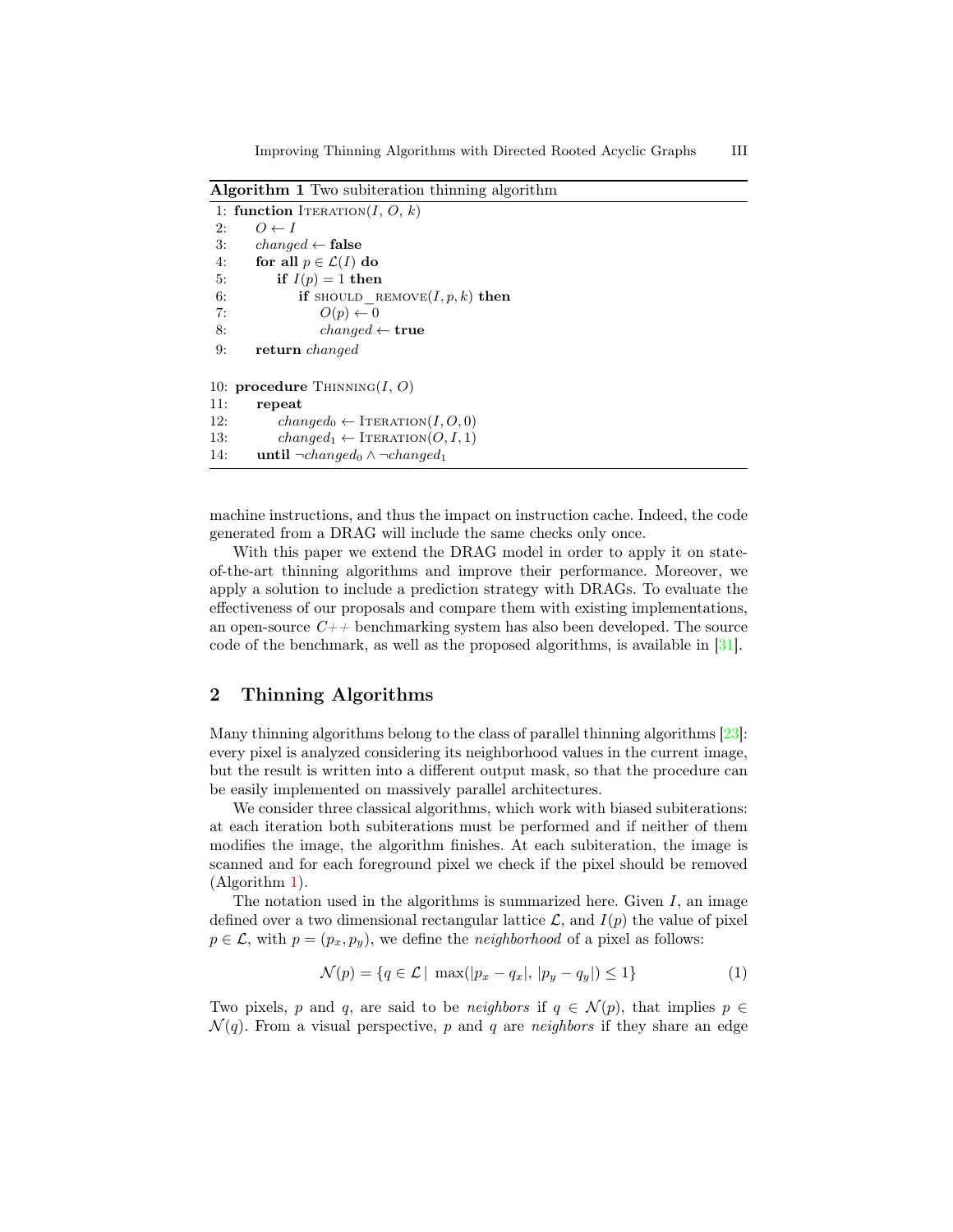<span id="page-3-0"></span>Algorithm 2 Removal logic functions for ZhangSuen and ChenHsu algorithms

1: function  $A(P)$ 2: **return**  $(\neg P_2 \land P_3) + (\neg P_3 \land P_4) + (\neg P_4 \land P_5) + (\neg P_5 \land P_6) +$ 3:  $(\neg P_6 \land P_7) + (\neg P_7 \land P_8) + (\neg P_8 \land P_9) + (\neg P_9 \land P_2)$ 4: function  $B(P)$ 5: return  $P_2 + P_3 + P_4 + P_5 + P_6 + P_7 + P_8 + P_9$ 6: function ZS\_should\_remove $(I, p, k)$ 7:  $P \leftarrow I(\mathcal{N}(p))$ 8: if  $k = 0$  then 9:  $c \leftarrow P_2 \wedge P_4 \wedge P_6;$ 10:  $d \leftarrow P_4 \wedge P_6 \wedge P_8;$ 11: else 12:  $c \leftarrow P_2 \land P_4 \land P_8;$ 13:  $d \leftarrow P_2 \wedge P_6 \wedge P_8;$ 14: return  $(A(P) = 1) \wedge (2 \leq B(P) \leq 6) \wedge \neg c \wedge \neg d$ 15: function CH\_should\_remove(I, p, k) 16:  $P \leftarrow I(\mathcal{N}(p))$ 17: if  $k = 0$  then 18:  $c \leftarrow P_2 \land P_4 \land P_6;$ 19:  $d \leftarrow P_4 \wedge P_6 \wedge P_8;$ 20:  $f \leftarrow P_2 \land P_4 \land \neg P_6 \neg P_7 \neg P_8$ 21:  $g \leftarrow P_4 \land P_6 \land \neg P_2 \neg P_8 \neg P_9$ 22: else 23:  $c \leftarrow P_2 \land P_4 \land P_8;$ 24:  $d \leftarrow P_2 \wedge P_6 \wedge P_8;$ 25:  $f \leftarrow P_2 \land P_8 \land \neg P_4 \neg P_5 \neg P_6$ 26:  $g \leftarrow P_6 \land P_8 \land \neg P_2 \neg P_3 \neg P_4$ 27: return  $(2 \leq B(P) \leq 7) \wedge ((A(P) = 1) \wedge \neg c \wedge \neg d) \vee$ 28:  $(A(P) = 2) \wedge (f \vee g)$ 

or a vertex. The set defined in Eq. [1](#page-2-1) is called 8-neighborhood of  $p$ . In a binary image, meaningful regions are called *foreground*  $(F)$ , and the rest of the image is the background  $(\beta)$ . Following a common convention, we will assign value 1 to foreground pixels, and value 0 to background. The conditions for foreground pixel removal depend on the neighborhood and the algorithm flavor. Following the original notation of Zhang and Suen, pixels are enumerated in clockwise order, with the current pixel being  $P_1$ .

Algorithm [2](#page-3-0) and Algorithm [3](#page-4-0) provide a detailed summary of the algorithms proposed by Zhang and Suen, Chen and Hsu and Guo and Hall. In all of them, k represents the subiteration index:  $k = 0$  during the first subiteration and  $k = 1$ during the second one. Support logic functions are used such as  $A(P)$ , which is the number of 01 patterns in clockwise order, and  $B(P)$ , which is the number of non zero neighbors of  $P_1$ . The basic idea is to remove pixels at foreground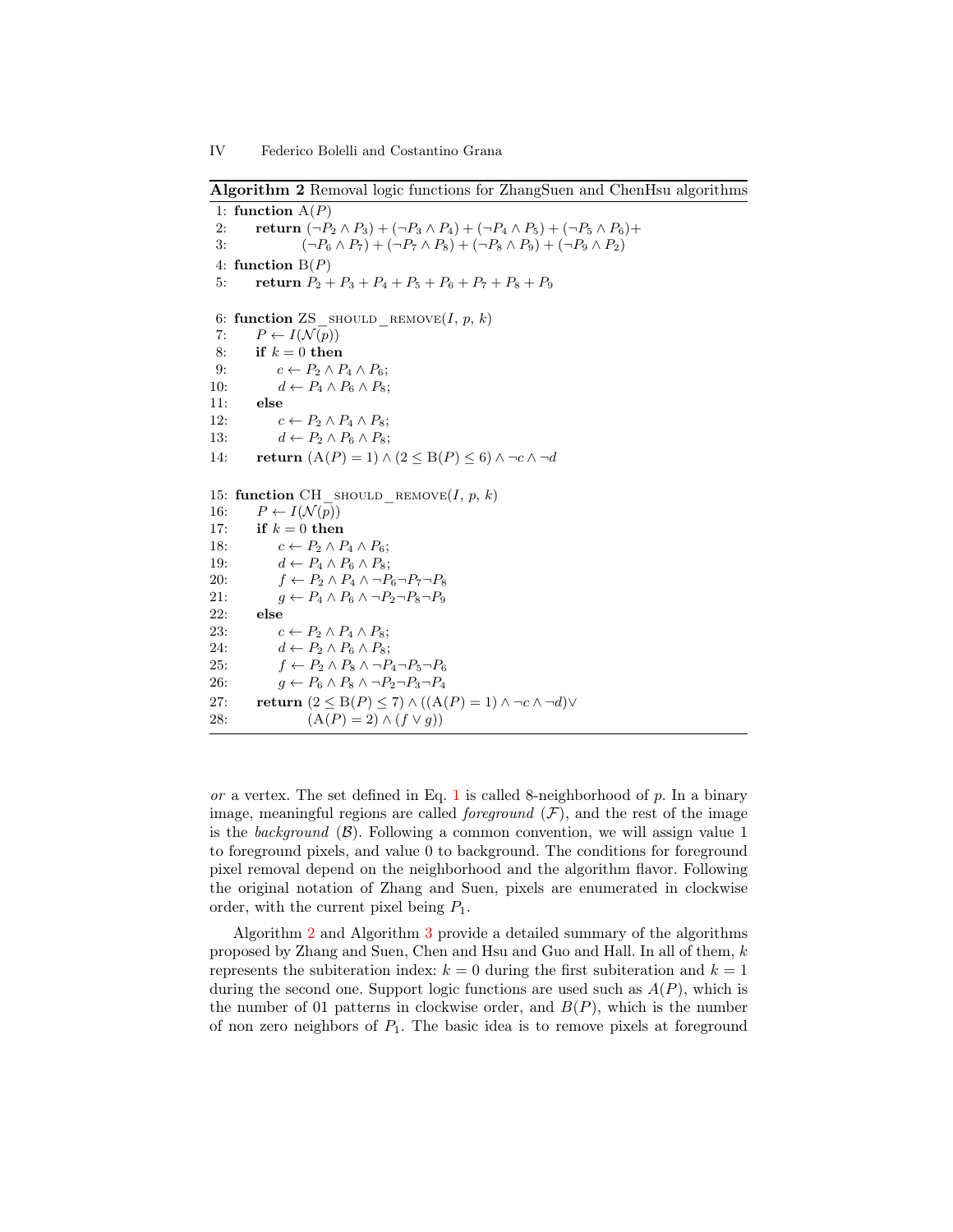<span id="page-4-0"></span>Algorithm 3 Removal logic function for GuoHall algorithm

|     | 1: function GH SHOULD REMOVE $(I, p, k)$                                               |
|-----|----------------------------------------------------------------------------------------|
| 2:  | $P \leftarrow I(\mathcal{N}(p))$                                                       |
| 3:  | $C \leftarrow ((\neg P_2) \land (P_3 \lor P_4)) + ((\neg P_4) \land (P_5 \lor P_6)) +$ |
| 4:  | $((\neg P_6) \wedge (P_7 \vee P_8)) + ((\neg P_8) \wedge (P_9 \vee P_2))$              |
| 5:  | $N1 \leftarrow (P_9 \vee P_2) + (P_3 \vee P_4) + (P_5 \vee P_6) + (P_7 \vee P_8)$      |
| 6:  | $N2 \leftarrow (P_2 \vee P_3) + (P_4 \vee P_5) + (P_6 \vee P_7) + (P_8 \vee P_9)$      |
| 7:  | $N \leftarrow min(N1,N2)$                                                              |
| 8:  | if $k=0$ then                                                                          |
| 9:  | $m \leftarrow (P_6 \vee P_7 \vee \neg P_9) \wedge P_8$                                 |
| 10: | else                                                                                   |
| 11: | $m \leftarrow (P_2 \vee P_3 \vee \neg P_5) \wedge P_4$                                 |
| 12: | return $(C = 1) \wedge (2 \le N \le 3) \wedge \neg m$                                  |

connected components edges (i.e., the block should not be totally foreground), without splitting that component.

Chen and Hsu  $[9]$  observed that given the eight neighbors of  $P_1$  the outcome of the conditions is known, thus they built two lookup tables (LUT) for the two subiterations and used the pixel values as bits for the index of the LUT. This allows to save all the operations required to compute  $A(P)$ ,  $B(P)$  and the other two conditions, adding only one memory access. The same approach can obviously be applied to the GuoHall rules.

## 3 Techniques for Performance Optimization

The LUT approach suggests that thinning techniques can be modeled as decision tables [\[29\]](#page-9-14). A decision table is a tabular form that presents a set of conditions and their corresponding actions. A statement section reports a set of conditions which must be tested and a list of actions to perform. Each combination of condition entries (condition outcomes) is paired to an action entry. In the action entries, a column is marked to specify whether the corresponding action is to be performed or not. The aforementioned thinning algorithms can thus be modeled as a decision table in which the conditions are given by the current pixel and its neighborhood, and the only two possible actions are removing the current pixel or not. By plugging the subiteration index  $k$  as another condition, this results in a 10 conditions decision table (1024 rules).

The definition of decision tables requires all conditions to be tested in order to select the corresponding actions to be executed. Testing the conditions requires to access the corresponding pixel in the image, so solutions to avoid checking conditions allow to improve the algorithm computational requirements.

With a dynamic programming technique, Grana *et al.* [\[14\]](#page-9-15) showed how to build an optimal decision tree that, by saving many memory accesses, resulted in a considerable improvement in execution times.

Following [\[12\]](#page-9-12), we observe that it is possible to include prediction in the DTree, by keeping track of the examined pixels on the path to reach a leaf, and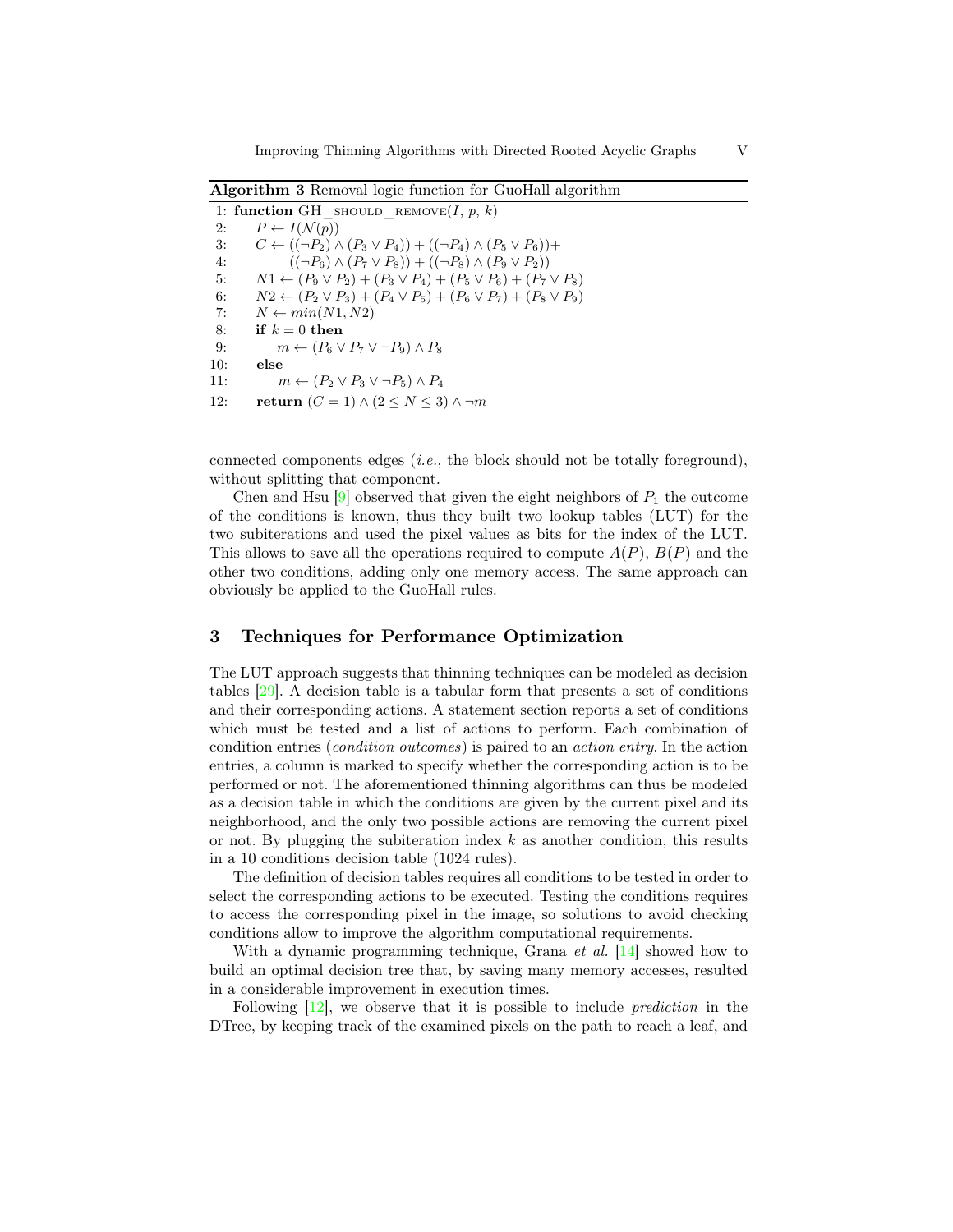VI Federico Bolelli and Costantino Grana



<span id="page-5-0"></span>Fig. 2. Final DRAG for Zhang and Suen thinning algorithm. The octagonal shaped root is the starting node for the first pixel in a line, double circles are roots from which the algorithm will restart after reaching a leaf (the first number is their id), ellipses are decisions and rectangles are leaves. The first number in leaves is the action to be performed (1=do nothing, 2=don't remove, 3=remove), while the second number is the next tree to be used. The special case (root 2) is marked as a double rectangle to stress that this root is also a leaf. Best viewed on the online version.

there selecting a different tree which employs only the unknown pixels. While this requires a pretty tedious work, the number of possible combinations is quite limited and it is doable. For instance, for the ZS algorithm, we obtain 18 different reduced trees. Its possible to note that  $P_8$  disappears from all trees, because it is always known from the previous step (it was  $P_1$ ). Moreover a degenerate case happens, because if  $P_4$  was a background pixel, the next trees will have a root which directly contains the action "do nothing".

Additionally, as introduced in [\[3\]](#page-8-2), a transformation from a DTree to a DRAG can be performed by substituting all equal subtrees with a single instance by making every parent node point to that unique exemplar. We can traverse the tree and, for every subtree, search an equal one and immediately perform the substitution. This transformation does not depend on the order in which the original tree is traversed. As already said, getting to a leaf still requires all the original checks, so the benefit of implementing decisions with DRAGs is that of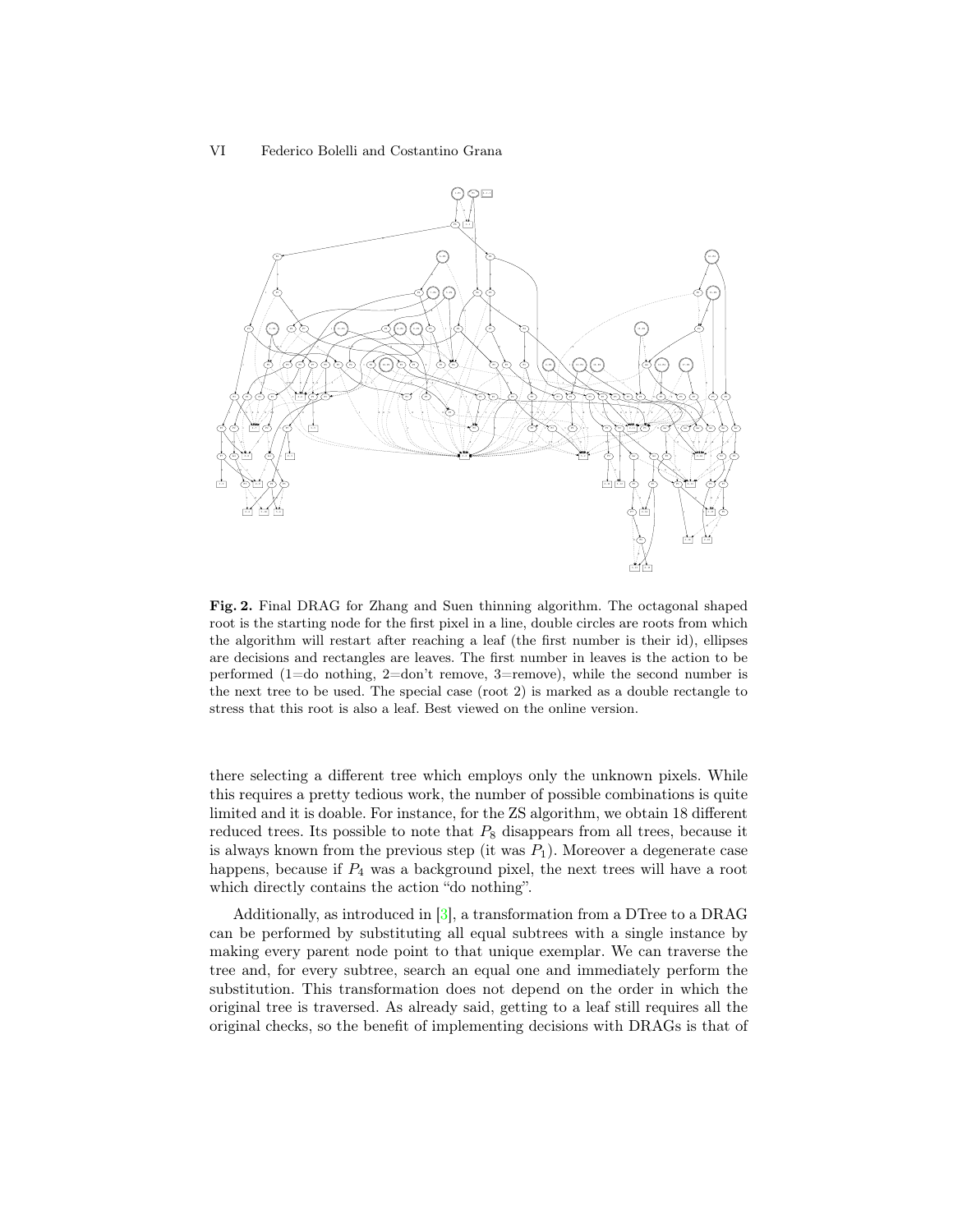reducing the code footprint. A visualization of the resulting graph for the Zhang and Suen algorithm is shown in Fig. [2.](#page-5-0)

# 4 Comparative Evaluation

The proposed algorithms are evaluated by comparing their performance with state-of-the-art implementations. There are many variables that could influence the performance of an algorithm in terms of execution time: the machine architecture and the operating system on which tests are performed, the adopted compiler and its optimization settings, code implementation and last but not least the data on which algorithms are tested. In order to ensure experiment reproducibility and allow researchers to test and compare the algorithms on their own settings, an open-source benchmarking system called THeBE (the THinning evaluation BEnchmark) has been designed and released. The source code of THeBE and the algorithms implementations are available in [\[31\]](#page-10-3).

Experimental results reported and discussed in this Section are obtained running THeBE on an Intel Core i7-4790K CPU (with  $4\times32$  KB L1 cache, 4×256 KB L2 cache, and 8 MB of L3 cache), under Windows (64 bit) OS and using the MSVC 19.16.27030.1 compiler with all optimizations enabled.

Tests have been performed on four different datasets that cover most of the scenarios in which the thinning operation is usually applied:

- $-$  Hamlet is a set of 104 images, scanned from a version of the Hamlet found on the Gutenberg Project [\[17\]](#page-9-16). Images have an average amount of 2.71 million of pixels to analyze. This set of images has been already used in a previously published paper to measure the performance of thinning algorithms [\[14\]](#page-9-15).
- Tobacco800 is composed of 1290 document images and it is a realistic collection for document image analysis research. These documents were collected and scanned using a wide variety of equipment over time. Images size ranges from  $1200 \times 1600$  to  $2500 \times 3200$  pixels [\[1,](#page-8-5)[24,](#page-9-17)[30\]](#page-9-18).
- XDOCS is a collection of high resolution historical document images taken from the large number of civil registries available since the constitution of the Italian state  $[2,4,5]$  $[2,4,5]$  $[2,4,5]$ . XDOCS is composed of 1677 images with an average size of 4853×3387.
- Fingerprints counts 960 fingerprint images taken from three fingerprint veri-fication competitions (FCV2000, FCV2002 and FCV2004) [\[26\]](#page-9-19). Images were collected by using low-cost optical sensors or synthetically generated. In order to fit them for a thinning application, fingerprints have been binarized using an adaptive threshold [\[28\]](#page-9-20) and then negated. Resulting images have a size varying from  $240 \times 320$  up to  $640 \times 480$  pixels.

All images are provided in 1 bit per pixel PNG format, with 0 being background and 1 being foreground. The aforementioned datasets can be automatically downloaded during the installation of THeBE or they can be found in [\[32\]](#page-10-4).

The results of the comparison are reported in Fig. [3.](#page-7-0) For convenience, all the acronyms used in this section are summarized in the following. ZS identifies the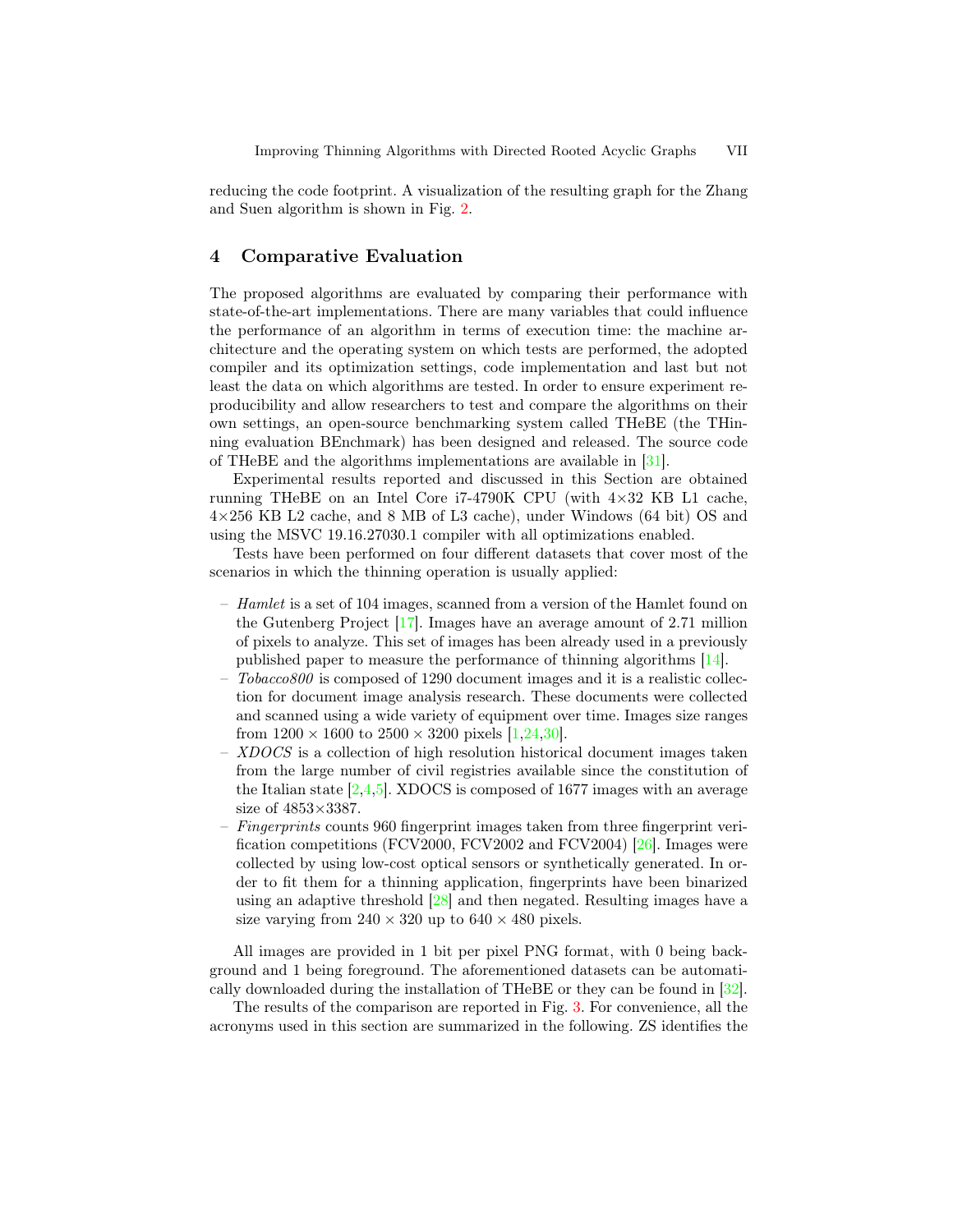

<span id="page-7-0"></span>Fig. 3. Average run-time test on different datasets. Results are obtained under Windows (64 bit) OS with MSVC 19.16.27030.1 using an Intel Core i7-4790K CPU. For the sake of readability numbers are given in ms in (a) and (b), while they are give in s in (c) and (d). Our proposals are identified with  $*$ . Lower is better.

Zang and Suen algorithm originally presented in [\[35\]](#page-10-2), GS is the algorithm by Guo and Hall [\[15\]](#page-9-6), and CH is the algorithm proposed by Chen and Hsu in [\[8\]](#page-8-1). Moreover, the acronym LUT identifies the lookup table implementation of a given algorithm, TREE represents the version of the algorithm based on optimal decision trees (thus without prediction), and DRAG identifies the application of the complete pipeline proposed. It is important to note that both the "standard" and LUT versions of the algorithms also use prediction, avoiding to read pixels that have already been read in the previous step.

All the variations of a given algorithm (standard, LUT, TREE, and DRAG) differ only in execution time, and always produce the same output on the same input image. This is directly verified by THeBE.

Keeping in mind that the three thinning algorithms (ZS, GH, and CH) produce different results, and should be selected based on the task needs, we can observe that CH always shows the best performance. As reported in literature, the use of LUT always improves performance of about 25% with respect to the standard.

Even thought the LUT version of the algorithms employs prediction, the implementation based on optimal decision trees, which does not, performs better (about 50% wrt the standard). This can be explained considering how the LUT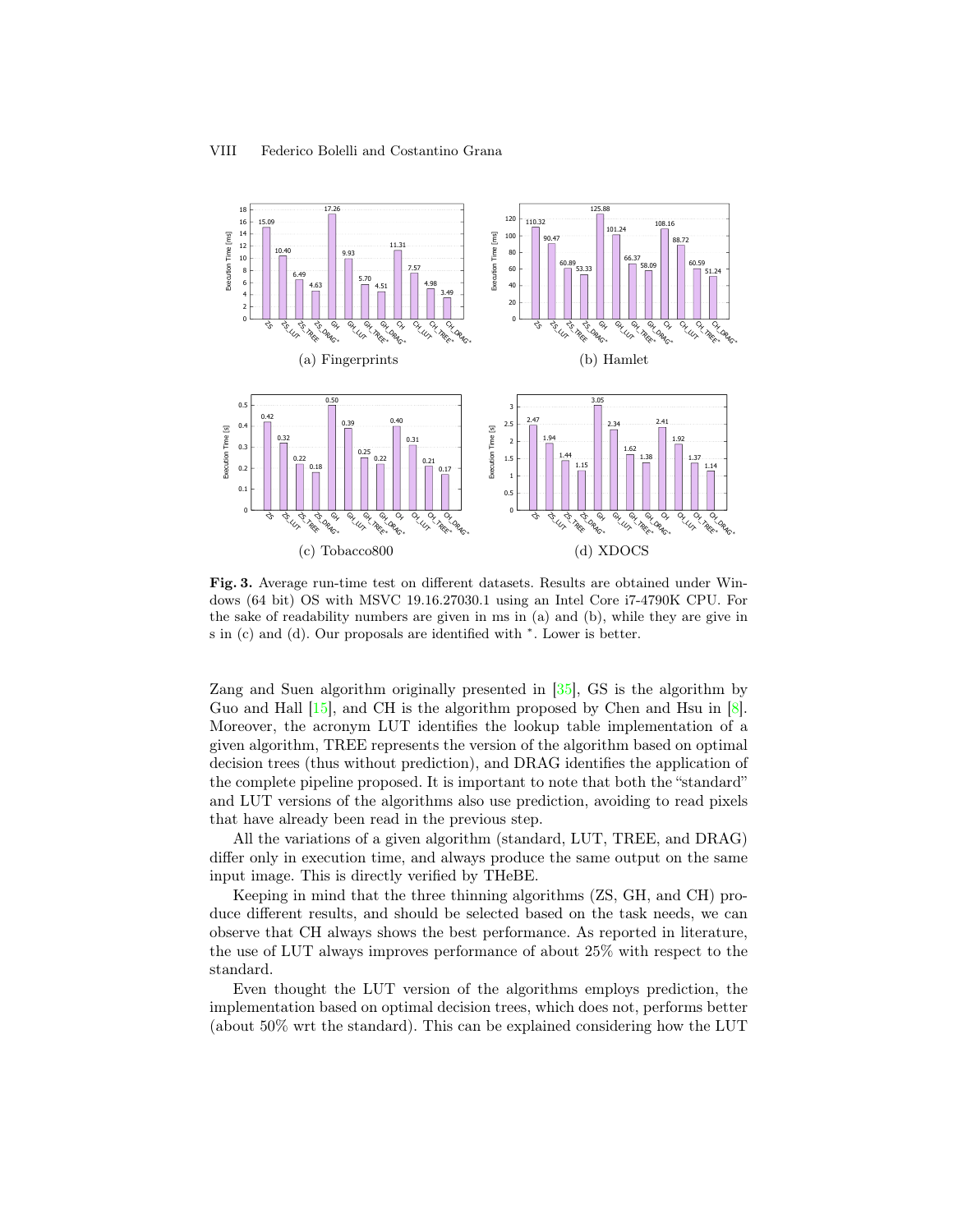and the TREE version of the algorithms work. The prediction applied on the LUT table is able to avoid the condition check of six pixels at each step of the scanning phase. On the other hand, the TREE version requires to check up to 9 pixels in the worst case but just one pixel in the best one. On average, it is able to avoid the read of more than six pixels at each step of the scanning phase.

The DRAG version of the algorithms, combining the benefit of both prediction and decision trees, always improves for an average total speed-up of about 60% compared to the the standard. The speed-up of DRAG with respect to TREE is 20% for ZS and CH and 15% for GH on average.

#### 5 Conclusion

In this paper, a systematic approach to minimize the number of memory accesses during neighborhood exploration has been applied to three widely employed iterative parallel thinning algorithms. The reported results clearly demonstrate that a significant improvement can be obtained on the state-of-the-art.

The availability of a public and open-source system (THeBE) allows researchers and practitioners to really test the best solutions on their specific environment, and to possibly further improve them in the future.

### References

- <span id="page-8-5"></span>1. Agam, G., Argamon, S., Frieder, O., Grossman, D., Lewis, D.: The Complex Document Image Processing (CDIP) Test Collection Project. Illinois Institute of Technology (2006)
- <span id="page-8-6"></span>2. Bolelli, F.: Indexing of Historical Document Images: Ad Hoc Dewarping Technique for Handwritten Text. In: Italian Research Conference on Digital Libraries (IR-CDL). pp. 45–55. Springer (2017)
- <span id="page-8-2"></span>3. Bolelli, F., Baraldi, L., Cancilla, M., Grana, C.: Connected Components Labeling on DRAGs. In: International Conference on Pattern Recognition (ICPR). pp. 121– 126. IEEE (2018)
- <span id="page-8-7"></span>4. Bolelli, F., Borghi, G., Grana, C.: Historical Handwritten Text Images Word Spotting Through Sliding Window Hog Features. In: 19th International Conference on Image Analysis and Processing (ICIAP). pp. 729–738. Springer (2017)
- <span id="page-8-8"></span>5. Bolelli, F., Borghi, G., Grana, C.: XDOCS: An Application to Index Historical Documents. In: Italian Research Conference on Digital Libraries (IRCDL). pp. 151–162. Springer (2018)
- <span id="page-8-3"></span>6. Bolelli, F., Cancilla, M., Baraldi, L., Grana, C.: Connected Components Labeling on DRAGs: Implementation and Reproducibility Notes. In: Reproducible Research in Pattern Recognition (RRPR). pp. 89–93. Springer (2018)
- <span id="page-8-0"></span>7. Chaudhuri, B.B., Adak, C.: An approach for detecting and cleaning of struck-out handwritten text. Pattern Recognition 61, 282–294 (2017)
- <span id="page-8-1"></span>8. Chen, Y.S., Hsu, W.H.: A modified fast parallel algorithm for thinning digital patterns. Pattern Recognition Letters 7(2), 99–106 (1988)
- <span id="page-8-4"></span>9. Chen, Y.S., Hsu, W.H.: A modified fast parallel algorithm for thinning digital patterns. Pattern Recogn Lett  $7(2)$ , 99–106 (1988). [https://doi.org/DOI:](https://doi.org/DOI: 10.1016/0167-8655(88)90124-9) [10.1016/0167-8655\(88\)90124-9](https://doi.org/DOI: 10.1016/0167-8655(88)90124-9)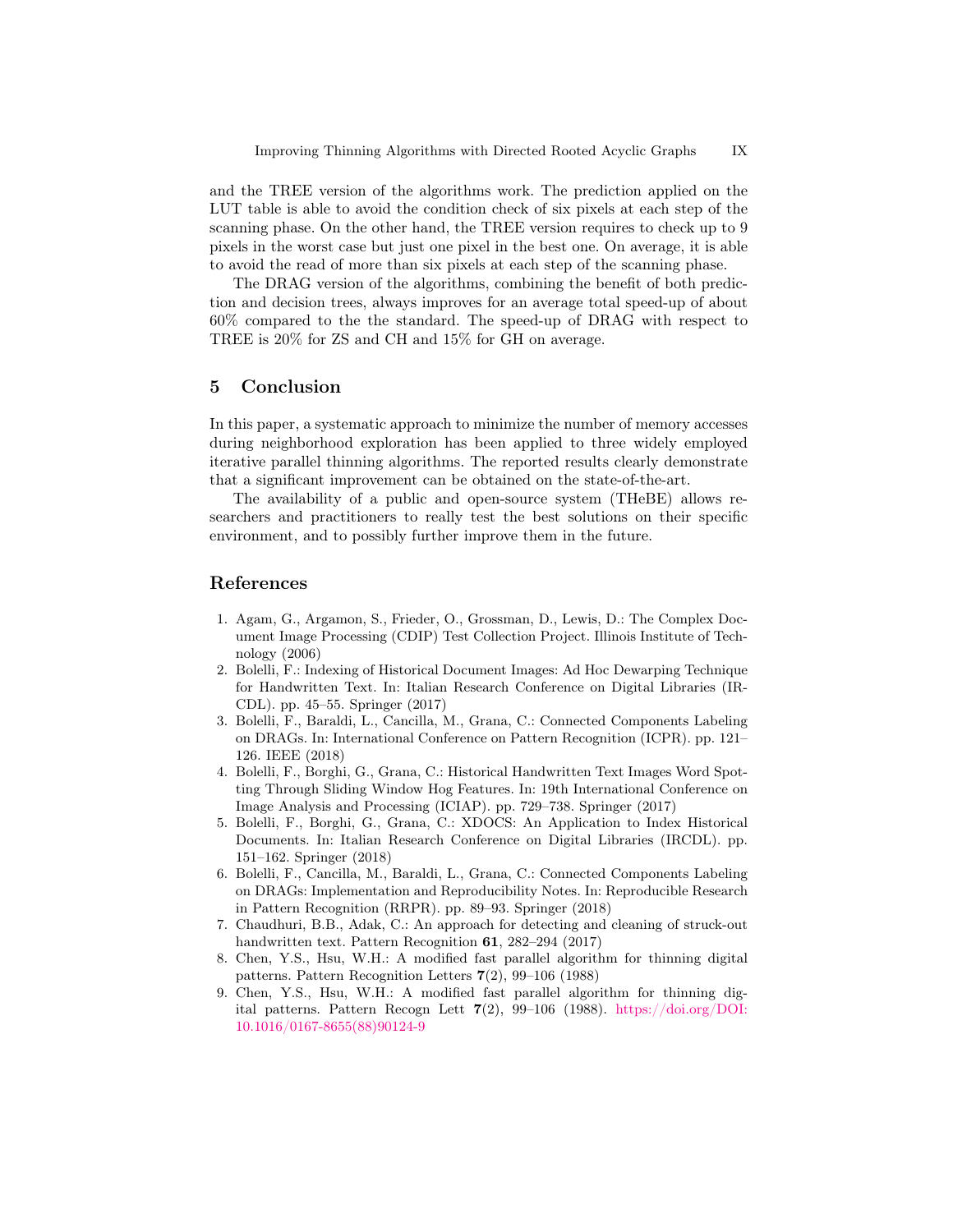- X Federico Bolelli and Costantino Grana
- <span id="page-9-0"></span>10. Deutsch, E.S.: Thinning Algorithms on Rectangular, Hexagonal, and Triangular Arrays. Communications of the ACM 15(9), 827–837 (1972)
- <span id="page-9-1"></span>11. Dinneen, G.: Programming pattern recognition. In: Proceedings of the Western Joint Computer Conference. pp. 94–100. ACM (1955)
- <span id="page-9-12"></span>12. Grana, C., Baraldi, L., Bolelli, F.: Optimized Connected Components Labeling with Pixel Prediction. In: Advanced Concepts for Intelligent Vision Systems (ACIVS). pp. 431–440. Springer (2016)
- <span id="page-9-9"></span>13. Grana, C., Borghesani, D.: Optimal decision tree synthesis for efficient neighborhood computation. In: Proceedings of the XI Conference of the Italian Association for Artificial Intelligence (AIXIA). pp. 92–101. Reggio Emilia, Italy (2009)
- <span id="page-9-15"></span>14. Grana, C., Borghesani, D., Cucchiara, R.: Decision Trees for Fast Thinning Algorithms. In: 20th International Conference on Pattern Recognition (ICPR). pp. 2836–2839 (2010)
- <span id="page-9-6"></span>15. Guo, Z., Hall, R.W.: Parallel Thinning with Two-Subiteration Algorithms. Communications of the ACM  $32(3)$ , 359–373 (1989)
- <span id="page-9-5"></span>16. Hall, R.W.: Fast Parallel Thinning Algorithms: Parallel Speed and Connectivity Preservation. Communications of the ACM 32(1), 124–131 (1989)
- <span id="page-9-16"></span>17. The Hamlet Dataset, <http://www.gutenberg.org>, accessed on 2019-05-02
- <span id="page-9-11"></span>18. He, L., Zhao, X., Chao, Y., Suzuki, K.: Configuration-Transition-Based Connected-Component Labeling. IEEE Transactions on Image Processing" 23(2), 943–951 (2014)
- <span id="page-9-2"></span>19. He, S., Schomaker, L.: DeepOtsu: Document enhancement and binarization using iterative deep learning. Pattern Recognition 91, 379–390 (2019)
- <span id="page-9-4"></span>20. Holt, C.M., Stewart, A., Clint, M., Perrott, R.H.: An Improved Parallel Thinning Algorithm. Communications of the ACM  $30(2)$ , 156–160 (1987)
- <span id="page-9-10"></span>21. Huang, T., Yang, G., Tang, G.: A fast two-dimensional median filtering algorithm. IEEE Transactions on Acoustics, Speech, and Signal Processing 27(1), 13– 18 (1979)
- <span id="page-9-3"></span>22. Khodadoust, J., Khodadoust, A.M.: Fingerprint indexing based on minutiae pairs and convex core point. Pattern Recognition 67, 110–126 (2017)
- <span id="page-9-13"></span>23. Lam, L., Lee, S.W., Suen, C.Y.: Thinning Methodologies—A Comprehensive Survey. IEEE T Pattern Anal 14(9), 869–885 (1992). <https://doi.org/http://dx.doi.org/10.1109/34.161346>
- <span id="page-9-17"></span>24. Lewis, D., Agam, G., Argamon, S., Frieder, O., Grossman, D., Heard, J.: Building a test collection for complex document information processing. In: Proceedings of the 29th annual international ACM SIGIR conference on Research and development in information retrieval. pp. 665–666. ACM (2006)
- <span id="page-9-7"></span>25. Lü, H., Wang, P.S.P.: A Comment on "A Fast Parallel Algorithm for Thinning Digital Patterns". Communications of the ACM 29(3), 239–242 (1986)
- <span id="page-9-19"></span>26. Maltoni, D., Maio, D., Jain, A., Prabhakar, S.: Handbook of Fingerprint Recognition. Springer Science & Business Media (2009)
- <span id="page-9-8"></span>27. Documentation of the thinning function in OpenCV, [https://docs.opencv.org/](https://docs.opencv.org/4.0.0/df/d2d/group__ximgproc.html#ga37002c6ca80c978edb6ead5d6b39740c) [4.0.0/df/d2d/group\\_\\_ximgproc.html#ga37002c6ca80c978edb6ead5d6b39740c](https://docs.opencv.org/4.0.0/df/d2d/group__ximgproc.html#ga37002c6ca80c978edb6ead5d6b39740c), accessed on 2019-05-02
- <span id="page-9-20"></span>28. Sauvola, J., Pietikäinen, M.: Adaptive document image binarization. Pattern recognition 33(2), 225–236 (2000)
- <span id="page-9-14"></span>29. Schutte, L.J.: Survey of decision tables as a problem statement technique. CSD-TR 80, Computer Science Department, Purdue University (1973)
- <span id="page-9-18"></span>30. The Legacy Tobacco Document Library (LTDL). University of California, San Francisco (2007)